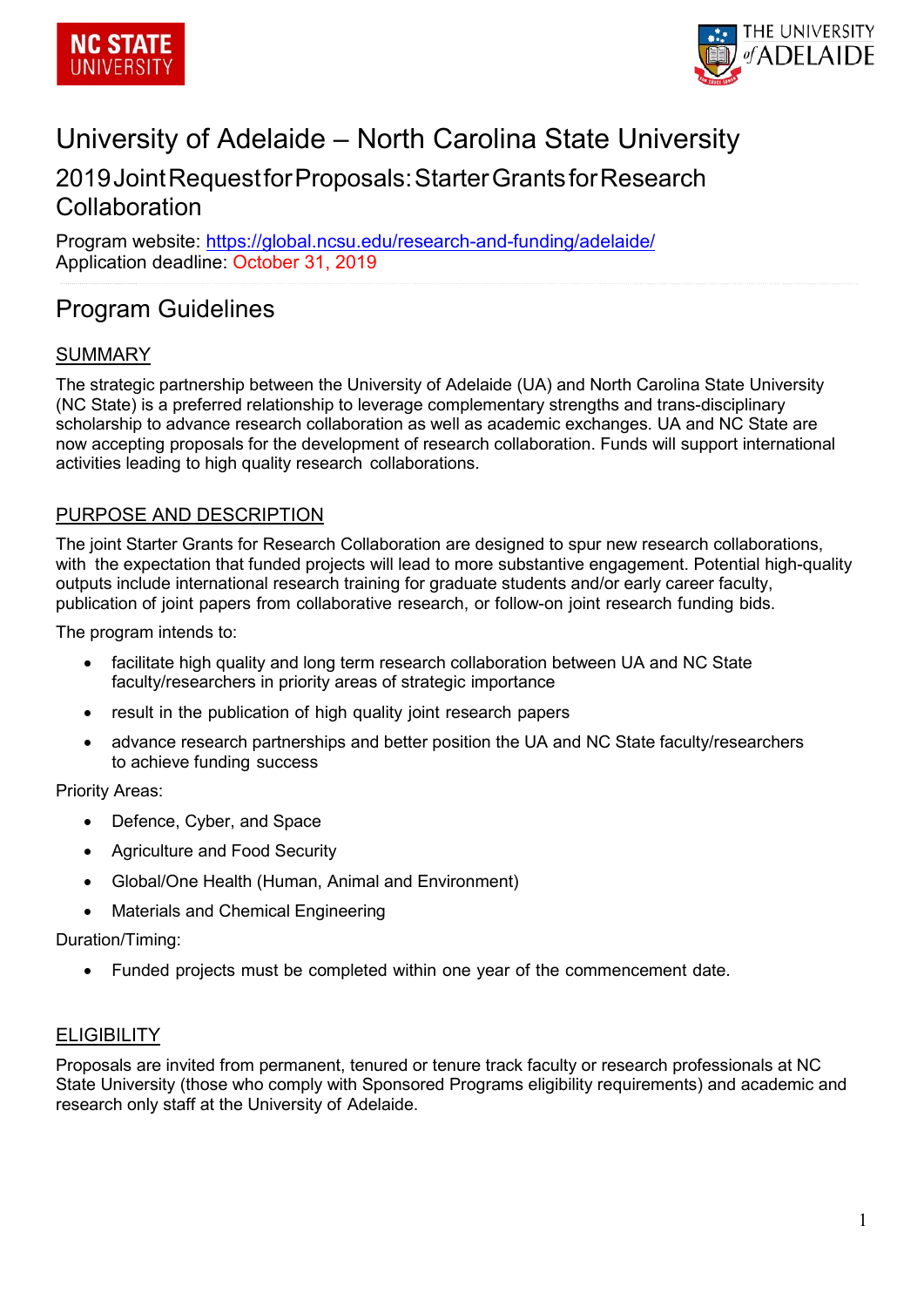



#### APPLICATION PROCESS

Applicants must complete and submit the online application form at [https://global.ncsu.edu/nc-state](https://global.ncsu.edu/nc-state-adelaide-grant-application/)[adelaide-grant-application/](https://global.ncsu.edu/nc-state-adelaide-grant-application/) and upload all supporting documents. Only one application is required from either PI at NC State or UA for jointly drafted proposals. Inquiries about the process may be sent to:

- Mr. David Dixon, North Carolina State University nostateglobal@ncsu.edu
- Ms. Khloe Xu, University of Adelaide [rbinternational@adelaide.ed](mailto:rbinternational@adelaide.edu.au)u.au

#### APPLICATION FORMAT AND GUIDELINES

The deadline for submitting [applications](https://global.ncsu.edu/nc-state-adelaide-grant-application/) is October 31, 2019.

Proposal Content:

- 1. **Project Description**. Describe your project, the roles and strengths of each collaborator, and the objectives of the collaboration.
- 2. **ProjectImplementation**. Outline a plan for implementation of your project and explain how the proposed activities align with the goals of the RFP.
- 3. **Outcomes andImpact**. Describe the anticipated outputs and outcomes of the project. Include any impacts to NC State University and the University of Adelaide as well as relevant regional and/or global impacts of the proposed work.
- 4. **Sustainability**. Describe any plans to sustain the project beyond the grant period.
- 5. **Budget Justification**. Describe how the requested funds will be used to accomplish your goals.

Supporting Documents:

- **Budget** that includes expenditures at each institution (1 page);
- **Bio-sketch** (2 pages maximum) of the PI(s) including education, professional appointments, synergistic activities relevant to this grant application, and up to ten (10) publications related to this research or scholarship;
- **Signature Page** with applicants' and supervisors' signatures
- **Letter(s)** from authorized representatives confirming any additional funding contributions

## FUNDING

Co-funding up to AU\$10,000 from UA and the equivalent amount from NC State (approximately US\$6,750) per project will be made available for travel and to seed collaboration. Funds will be made available to lead investigators via their respective institutions after January 1, 2020. Where possible and beneficial to the project, some funds may be available in 2019 upon request. Planned expenditures should be in line with the financial policies of the funding institution (i.e. NC State PIs cannot use funds for fund or entertainment costs).

Funding will support travel and subsistence costs associated with researchers spending time at the partner institution. Staff salary costs are not eligible for inclusion. Funding for the use of a partner's laboratory facilities should not be included. Proposals that include opportunities for the exchange of postgraduate and PhD students are encouraged.

Proposals may include collaborative activities such as\*:

- Workshops, guest lectures, and seminars on multidisciplinary research areas
- Video-conference seminars
- Development of joint industry-research collaborations with global impact
- Delivery of joint publications or other scholarly output
- Collection of preliminary data to strengthen a full proposal to an external funding agency
- Creation and support of joint resources such as websites, research collaboration sites, or other social networking tools to facilitate the dissemination of results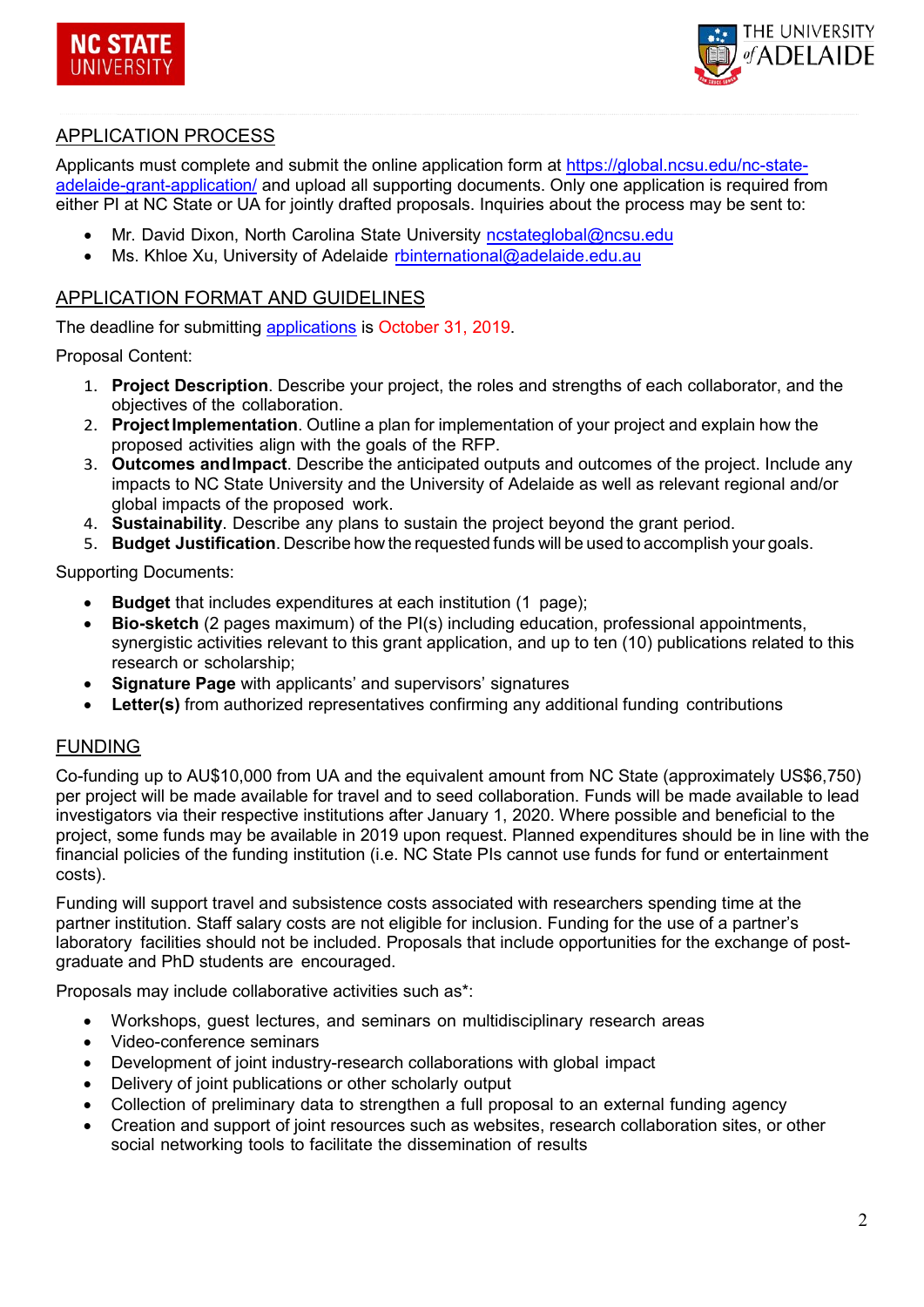



## SELECTION CRITERIA

Proposals that meet the stated eligibility requirements\*\* will initially be evaluated by review panels at both universities. A joint selection committee consisting of representatives from NC State University and the University of Adelaide will make the final decision for awards.

The criteria for consideration will involve the extent to which each proposal:

| ➤<br>➤ | Seeks to address a research problem of global importance<br>Addresses research and innovation priority areas of each<br>institution                                                                                                                                                                                                                                                     | Project Description (25 pts)    |
|--------|-----------------------------------------------------------------------------------------------------------------------------------------------------------------------------------------------------------------------------------------------------------------------------------------------------------------------------------------------------------------------------------------|---------------------------------|
|        | Brings together complementary expertise from the two institutions<br>including commitment from appropriately qualified researchers                                                                                                                                                                                                                                                      |                                 |
|        | $\triangleright$ Extent of clear and measurable objectives and focus on<br>the achievement of concrete outcomes and results,<br>including*<br>high impact publications<br>$\Omega$<br>student and staff exchanges for training and research<br>$\circ$<br>$\triangleright$ translation and commercialisation measures and external funding                                              | Outcomes & Impact (25 pts)      |
| ➤      | Has a clear plan for implementation<br>Explains how the project activities align with the goals of the RFP                                                                                                                                                                                                                                                                              | Project Implementation (20 pts) |
|        |                                                                                                                                                                                                                                                                                                                                                                                         |                                 |
|        | $\triangleright$ Extent of plan for sustaining the collaboration beyond the<br>starter grant period, including*<br>applications for and award of external funding,<br>$\circ$<br>including grants and fellowships<br>industry engagement and contracts<br>$\circ$<br>"higher degree by research" graduate student recruitment<br>$\circ$<br>post-doctoral fellow recruitment<br>$\circ$ | Sustainability (20 pts)         |

\*The above lists are indicative and not intended to be comprehensive.

\*\*Proposals missing any of the required supporting documentation (i.e., budget, bio-sketch, and signature pages) will be deemed incomplete and not put forth to the review committee for consideration.

## REPORTING

Funded researchers are required to submit a report no later than one month after the end of the grant period. The report should include:

- a brief summary of the activities undertaken
- project outcomes and achievements, including key findings a brief assessment by the lead researcher on the impact (positive and negative) on their research
- future plans and next steps
- actual expenditure against the approved budget